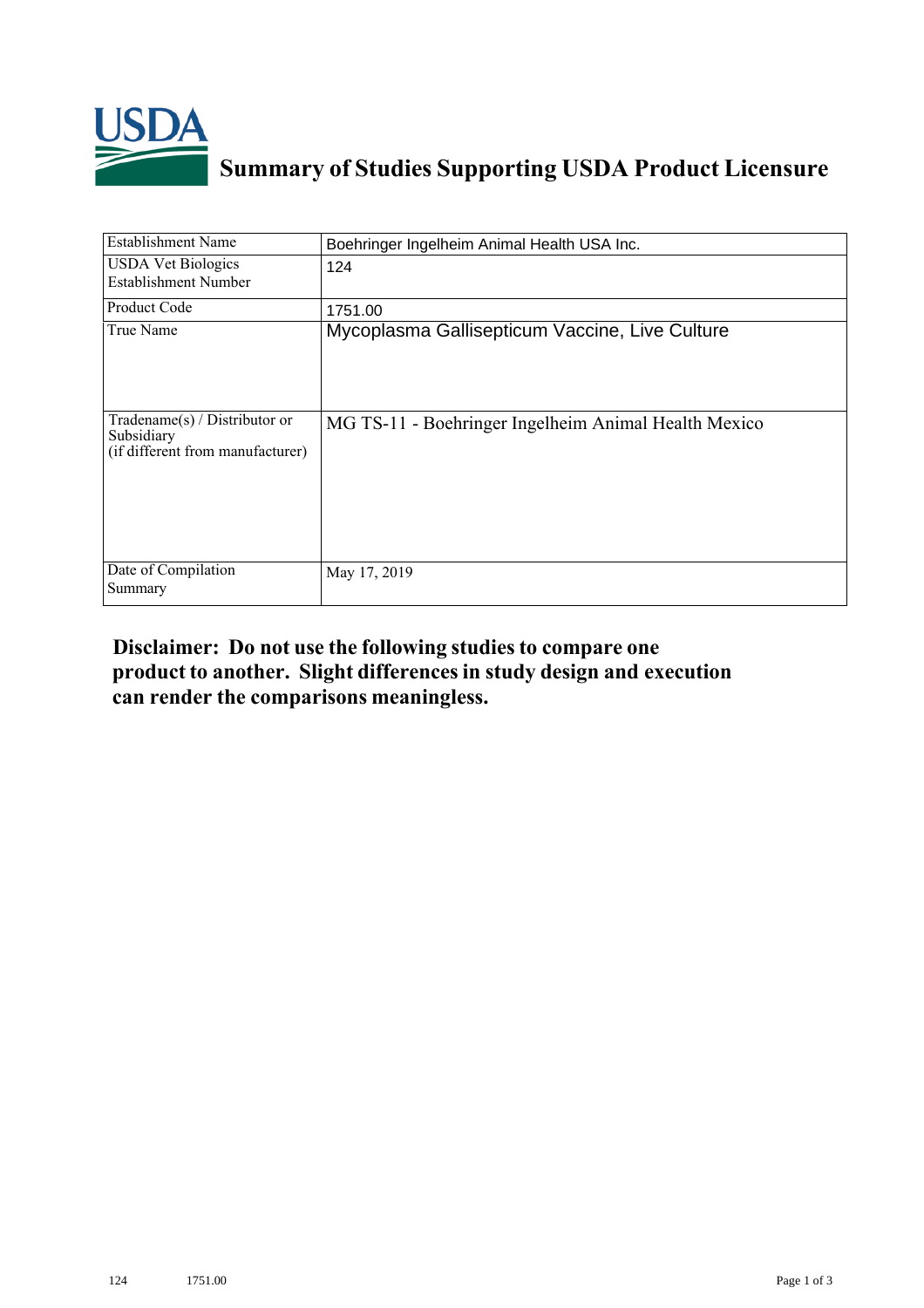| <b>Study Type</b>              | Efficacy                                                                                                                                                                                                                                                                                                                    |
|--------------------------------|-----------------------------------------------------------------------------------------------------------------------------------------------------------------------------------------------------------------------------------------------------------------------------------------------------------------------------|
| <b>Pertaining to</b>           | Mycoplasma gallisepticum                                                                                                                                                                                                                                                                                                    |
| <b>Study Purpose</b>           | Demonstrate efficacy against Mycoplasma gallisepticum                                                                                                                                                                                                                                                                       |
| <b>Product Administration</b>  | Eyedrop                                                                                                                                                                                                                                                                                                                     |
| <b>Study Animals</b>           | Chickens                                                                                                                                                                                                                                                                                                                    |
| <b>Challenge Description</b>   |                                                                                                                                                                                                                                                                                                                             |
| <b>Interval observed after</b> |                                                                                                                                                                                                                                                                                                                             |
| challenge                      |                                                                                                                                                                                                                                                                                                                             |
| <b>Results</b>                 | Study data were evaluated by USDA-APHIS prior to product<br>licensure and met regulatory standards for acceptance at the time of<br>submission. No data are published because this study was submitted<br>to USDA-APHIS prior to January 1, 2007, and APHIS only requires<br>publication of data submitted after that date. |
| <b>USDA Approval Date</b>      | March 25, 1993                                                                                                                                                                                                                                                                                                              |